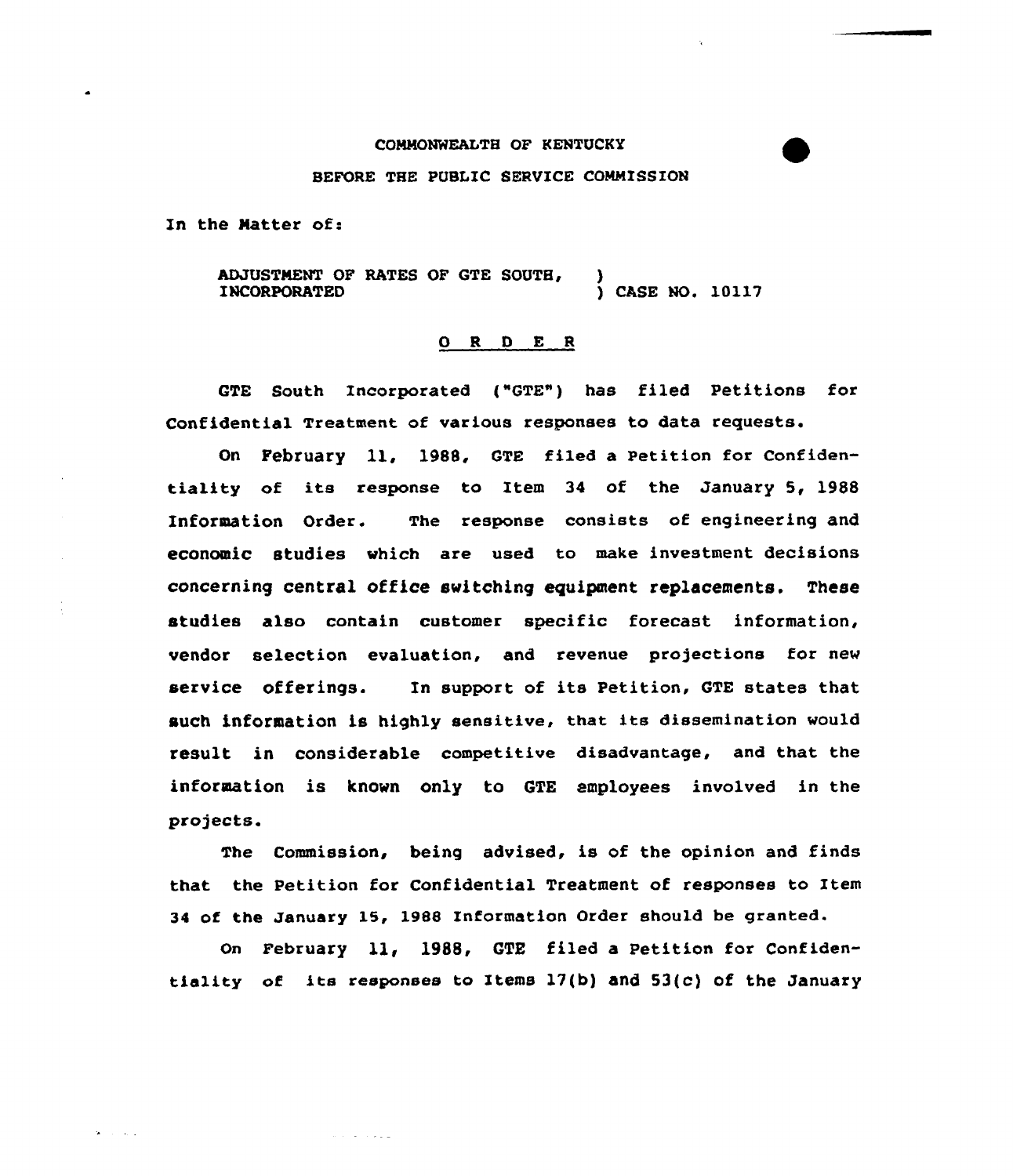15. 19es Information order. Item 17(b) relates to revenues which were deferred or reserved and reversals from a deferred or reserved account not originally recorded in the test period. The response to Item  $53(c)$  contains explanations of adjustments in intrastate access and toll settlements. GTE has requested confidential treatment for only those portions it identified by <sup>a</sup> highlighted marker. In support of its Petition, GTE states that the information relates to controversies with third parties that are currently the subject of negotiations and that the information is not known outside GTE and is known only to a limited number of officers and employees within GTE. The highly sensitive information concerns the value of claims and the extent of potential liabilities and judgments as to ultimate resolutions.

The Commission, being advised, is of the opinion and finds that the Petition for Confidential Treatment of portions of the responses to Item 17(b) and 53(c) of the January l5, 1988 Information Order should be granted.

On February ll, 1988, GTE filed <sup>a</sup> Petition for Confidentiality and Deviation from the Rules concerning its response to Item 20(a) of the January 15, 1988 Information Order. GTE had been ordered to file <sup>a</sup> copy of its federal and state income tax returns for the taxable year ending during the test period. However, GTE states that as <sup>a</sup> matter of company policy it and its subsidiaries treat tax returns as confidential and proprietary documents and, therefore, prohibit the dissemination or copying of such documents except to comply with court orders and subpoenas. In support of its position, GTE states that the

 $-2-$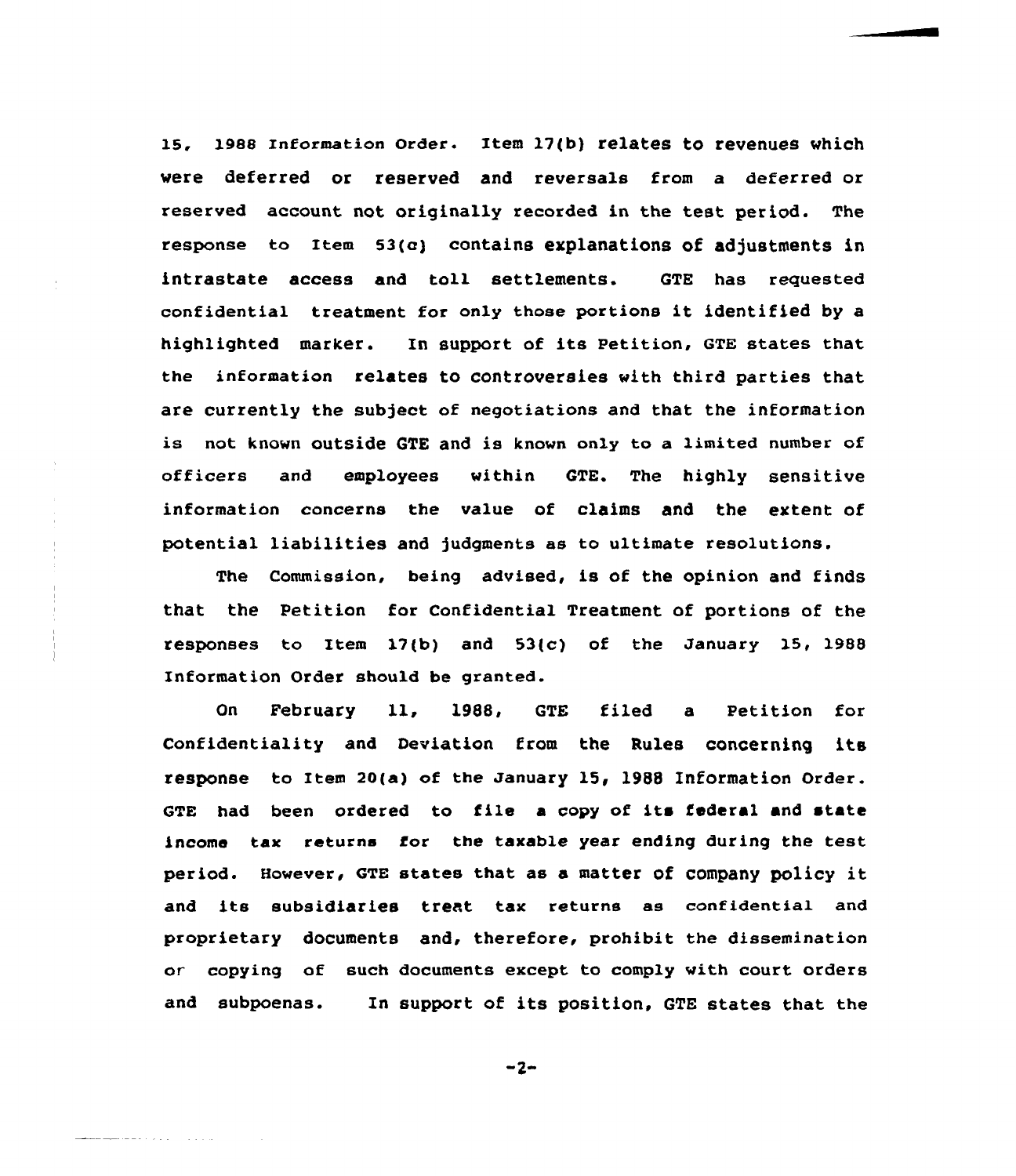information is known only by GTE, the Internal Revenue Service, and the Kentucky Department of Revenue. Within the company the information is restricted to a very limited number of employees. Also, GTE has diligently sought to maintain the confidential status of this information as it considers the information highly sensitive and valuable. GTE also requested a deviation from filing the tax returns but stated that it would provide the information for review by the Commission and Staff at an agreeable time in the Commission offices.

The Commission, being advised, is of the opinion and finds that the procedure for review proposed in GTE's Petition should be accepted at this time. However, the Commission believes that such policy of dissemination of tax returns is unnecessary as applied to regulatory agencies and that this procedure may not be acceptable in the future.

On March 29, 198S, GTE filed a Petition for Confidential Treatment of portions of its responses to Items 13f(i), 44a, and 76a of the Attorney General's ("AG") First Data Request. Items 13f(i) and 76a concern revenues which were deferred or reserved and other than normal charges or credits exceeding \$25,000. In support of its Petition for these items, GTE states that the information relates to matters which remain in controversy with third parties and are the subject of negotiations, that such information is not known outside of GTE and is known only to a limited number of officers and employees within GTE. The highly sensitive information reflects the value of claims and the extent of potential liabilities and )udgment as to u1timate resolutions.

$$
-3-
$$

and the company of the company of the company of

 $\frac{1}{2} \left[ \frac{1}{2} \frac{1}{2} \frac{1}{2} \frac{1}{2} \frac{1}{2} \frac{1}{2} \frac{1}{2} \frac{1}{2} \frac{1}{2} \frac{1}{2} \frac{1}{2} \frac{1}{2} \frac{1}{2} \frac{1}{2} \frac{1}{2} \frac{1}{2} \frac{1}{2} \frac{1}{2} \frac{1}{2} \frac{1}{2} \frac{1}{2} \frac{1}{2} \frac{1}{2} \frac{1}{2} \frac{1}{2} \frac{1}{2} \frac{1}{2} \frac{1}{2} \frac{1}{2} \frac{1}{2}$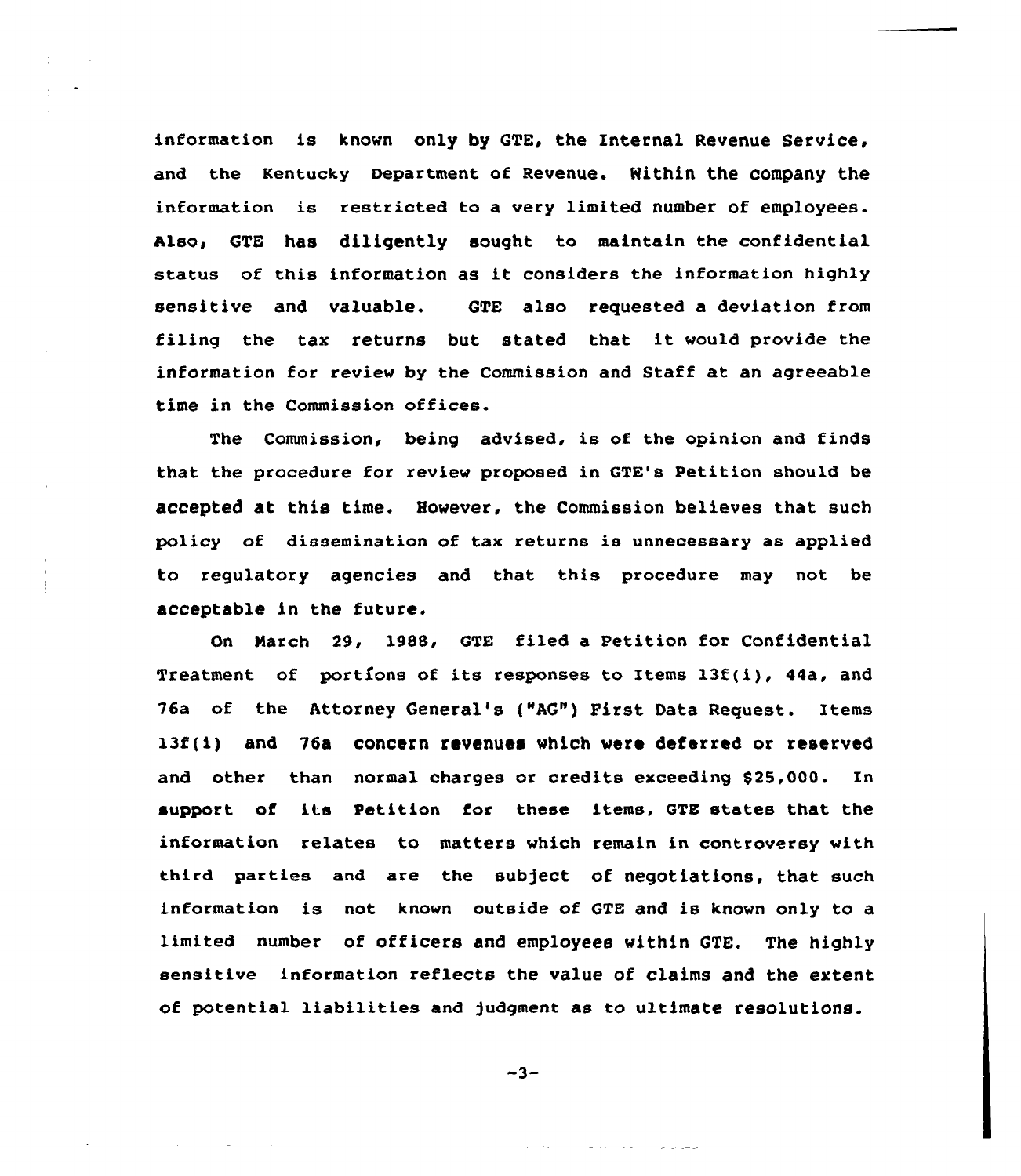The response to Item 44a consists of information related to intrastate test period revenues for each carrier which reports business in Kentucky. In support of the Petition for this item, GTE states that the information is considered by the carriers to be competitively sensitive and is, therefore, proprietary. GTE maintains the information on a confidential basis and is obligated not to make disclosure of such information.

The Commission, being advised, is of the opinion and finds that the Petition for Confidential Treatment of certain portions of the responses to Item 13f(i), 76a, and 44a of the AG's First Data Request should be granted.

On April 19, 1988, GTE filed a Petition for Confidentiality of portions of its response to Item <sup>30</sup> of the April 5, 1988 Information Order. The item relates to unregulated expenses. In support of its Petition, GTE states that the information consists of usage revenues and market patterns of interexchange carriers which are subscribers of GTE. GTE considers such information proprietary and its disclosure could result in competitive harm to such carriers.

The Commission, being advised, is of the opinion and finds that the Petition for Confidential Treatment of portions of the response to Item 30 of the April 5, l988 Information Order should be granted.

On April 19, 1988, GTE filed a Petition for Confidentiality of portions of its response to Item 27 of the April 5, 1988 Information Order. In addition to the Petition, GTE filed an Ob)ection of Inclusion of Certain Unregulated Matters into the

 $-4-$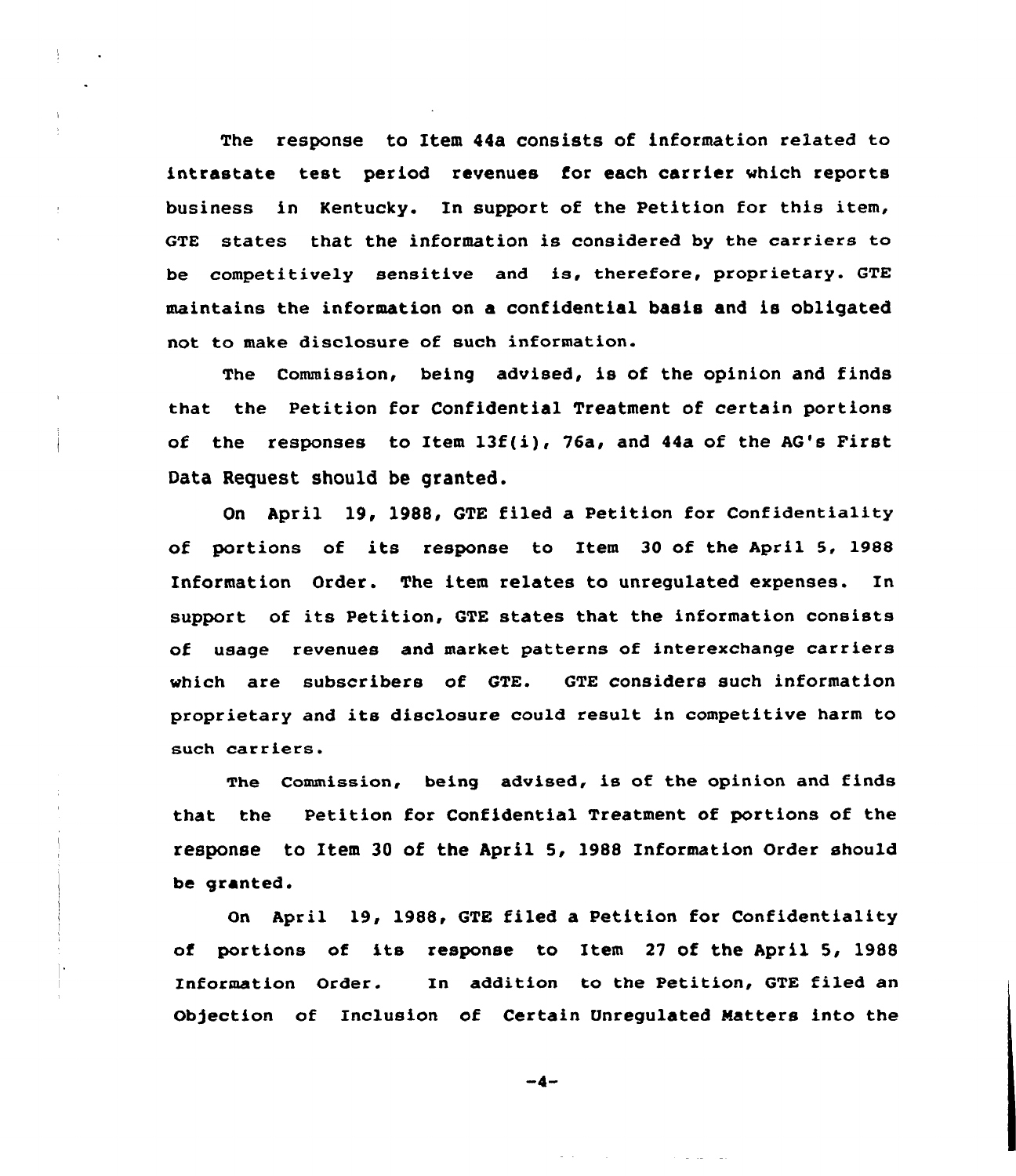Record of this Case. In support of its Petition, GTE states that the response to Item 27 concerns unregulated operations and that disclosure of such information can result in competitive disadvantage to GTE and that the information is not known outside GTE.

The Commission, being advised, is of the opinion and finds that the Petition for Confidential Treatment of portions of the response to Item 27 of the April 5, 1988 Information Order should be granted, but that the Objection to including the information in the record should be taken under advisement.

On Nay 18, 1988, GTE filed a Petition for Confidentiality of its response to Item 98 of the AG's Data Request concerning a statement of profit and loss for GTE's nonregulated operations for 1987. In support of its Petition, GTE states that the information's disclosure can result in competitive disadvantage to GTE, is not known outside of GTE, and is protected from disclosure even within GTE.

The Commission, being advised, is of the opinion and finds that the Petition for Gonfidentiality of the response to Item 98 of the AG's Data Request should be granted.

IT IS THEREPORE ORDERED that each of these Petitions for Confidential Treatment be, and they hereby are, granted for the reasons stated above.

-5-